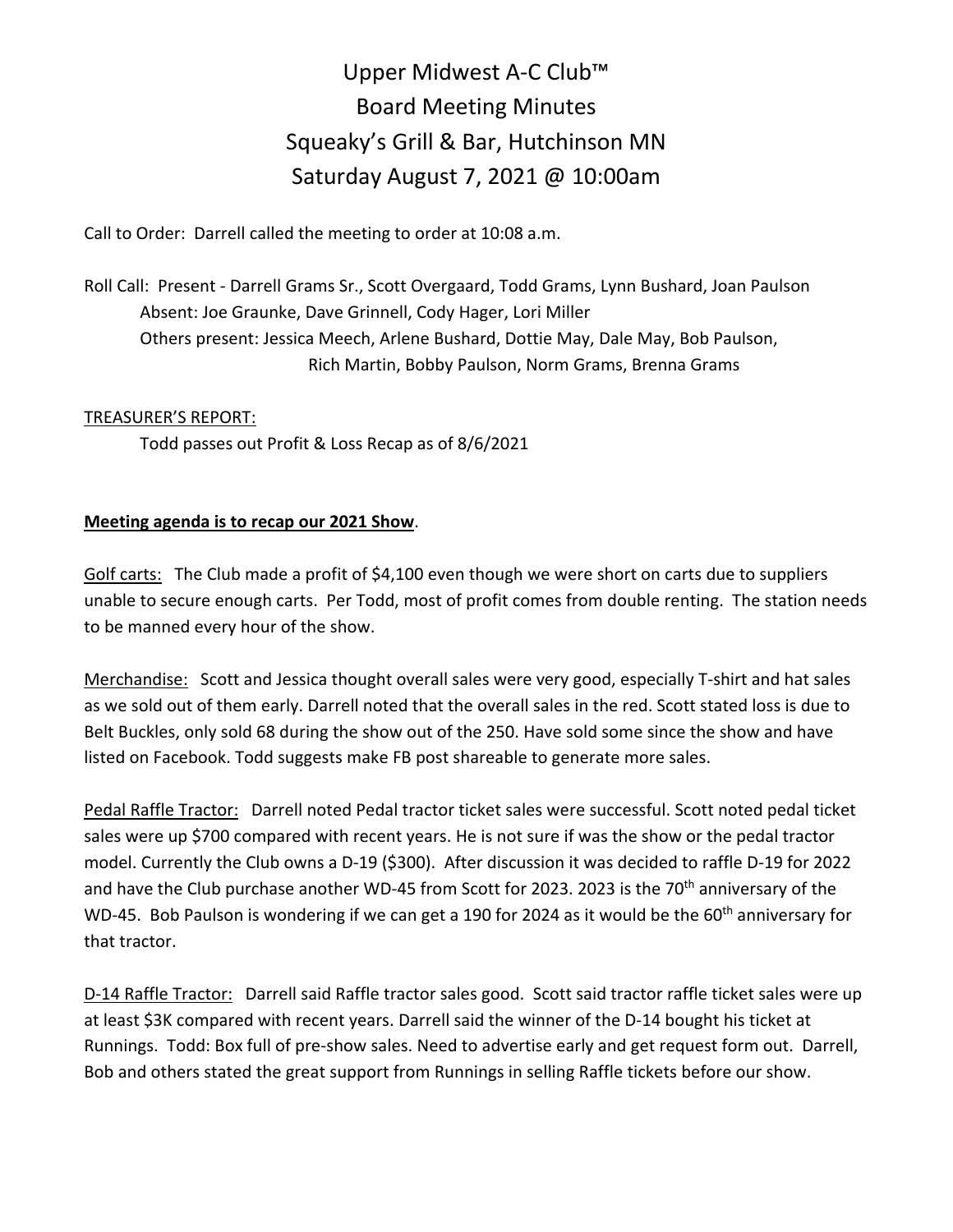Show Toy: Rich said all of the 330-planters (2020 Toy) are sold. This year's toy (2300 self-propelled sprayer) currently 939 units are sold. Leaving 60 left out of the 1000 units ordered. (We typically keep 10 to cover shipping mishaps, so 50 left. Toy museum gets one).

Future Show Toy: Waiting for Permission to make disc-chisel plow (model 1500 min-till) for 2024. Need to make implement in order to make a toy now. Permission is needed from Ertl and Tommy. Show Toy for 2022 could be the 140S Manure spreader would need to sell for \$170 if 800 made. Make 1000 sell for \$135-140. Spec-Cast is looking into making an Oliver spreader (Allis made for Oliver) which would reduce our tooling costs, such that we could make 800 and sell for \$135. Currently, Ertl has a 35% price increase on toys, 200% increase on shipping containers. Rich will hear more information from Spec-Cast on Monday. Outback Toys bought 160 of the sprayers. Helle Implement and Bossen Implement also purchased. We discount to vendors because they buy so many. Lynn makes motion to go with 140S spreader. Scott seconds. Motion carries. The Board will revisit if it becomes unaffordable. Currently there is \$42,000 toy money coming in, \$65,000 check needs to go out. 20% down (\$8000) needed in advance for 140S spreader. 30% after tooling. Rich is wondering what to do about shipping in 2022? We are losing money due to toys not being able to be picked up at show. For 2022, Rich suggests that all toys will be shipped... revisit this when we get costs. Darrell: Have brief phone meeting when costs available and make final decision then. Rich is looking into making a Gleaner combine toy for 2023 as this would be Gleaner's 100<sup>th</sup> anniversary.

Scholarship: \$6,482 dollars. Dottie would like numbers from actual auction items. (\$4,705 for auction items per Brenna). Several donations after the auction as well, these totaled \$3,355. There was additional money earned for the Scholarships Fund by Lad & Laddy Benes selling the donated parts from the Schipansky family. Lad and Laddy sold these parts at the show for a total of \$1,858. Scott would like article for newsletter. Dottie would like to set maximum scholarships awarded each year. There were 10 applicants for this year's scholarship which have been reviewed by Dottie and Cody. Carissa Buttjer would also like to be on the committee which currently consists of Cody, Dottie and Dale Hines. Dottie chose 4 applications for final review. Decision should be made by end of August, early September. Scott would like essays for the newsletter. Darrell - how can we enhance this? Todd noted that fundraising needs to be planned throughout the year. Dottie said that she and Brenna would like to be in charge of auction.

Storage Building: Darrell has had additional fill brought in on the west side of property with the goal of leveling off the ground between the neighbor on the East side. The contractor will be leveling the dirt. Some discussion about filling in the southwest corner more, it was stressed that we should remove any black dirt/organic material before adding to the top of any new ground. The clay from elementary school, black dirt is coming from the Civil Air Patrol project. As of now, \$12,070 has been spent on building site land improvements.

Tractor Pull: Good crowd, but less participants than in the past. Brenna asks how we can remedy this in future. Lynn suggests allowing smaller/lighter tractors to have their own pull class.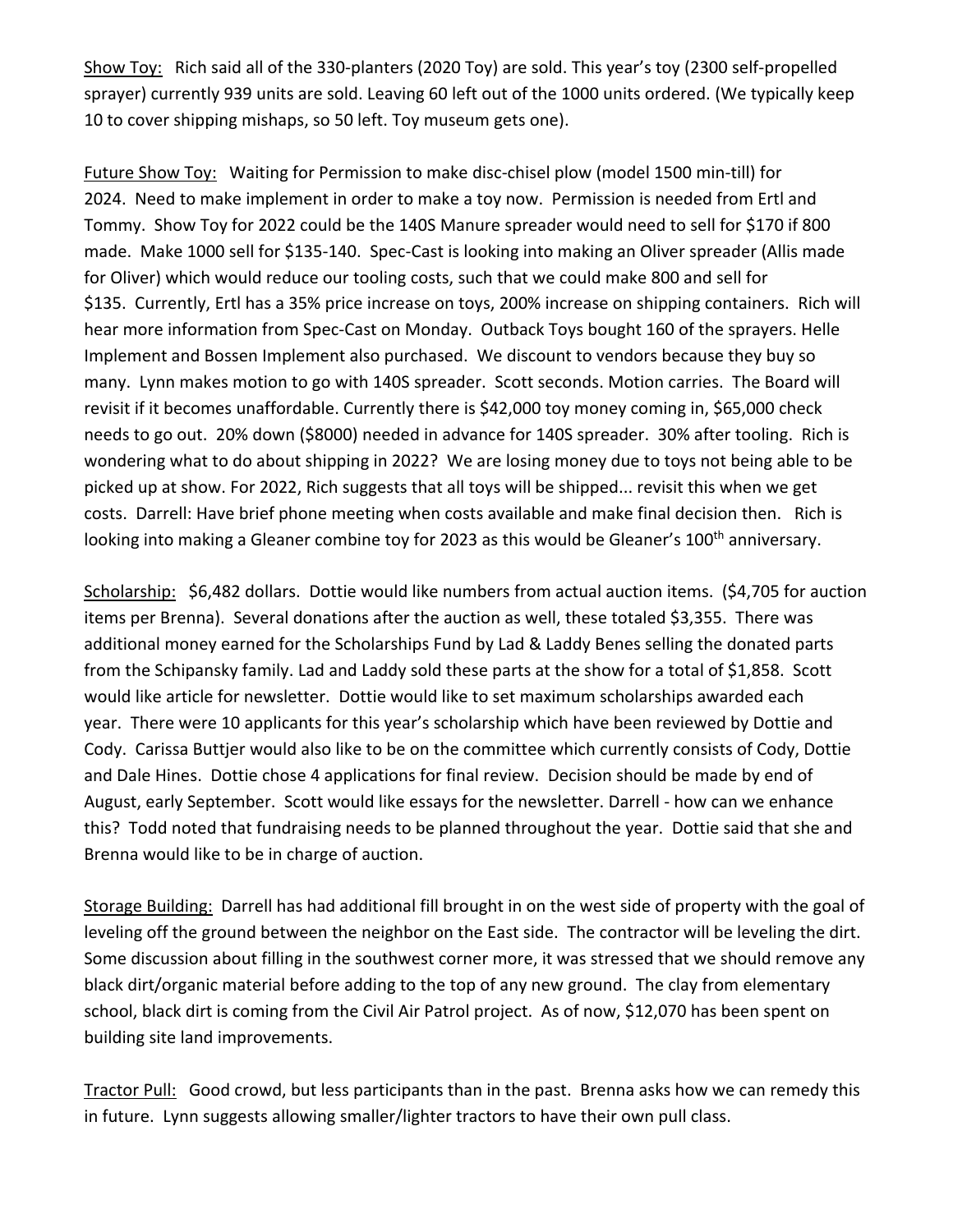Arts/Crafts/Family: Joan reported on the rural Bus trip: Friday 21 & 26 riders, Saturday 21 & 28 riders. There were 96 people total over the two days. The afternoon trip to the McLeod County Museum had 28 individuals on Friday and 25 on Saturday. Joan asked what people wanted next year, and they said to go downtown. Bingo went well. Wheels and Cogs didn't work well. Weren't staffed well. Joan would like to put all children's activities in FFA building. FFA would be willing to take over kids activities. Crafts went well. Joan has someone to take over crafts and will have information for newsletters. If Joan had membership sheet, she would have been able to sign up new members. Bobby said the same thing too.

Lynn suggestions: are quilts going to come back? Joan said no at this time. Too much work for Joan. Dottie asked about women who sold A-C fabric. Seller wouldn't come back. Arlene - where quilt people were selling was not good location. Dottie can contact quilt fabric lady to see if she would come back.

Joan - vendors had super Friday and good Saturday. Children's activities - expenses? Joan has bill to give to Todd.

Field demos: Overall went very well. Many positive comments. Bobby - garden people were very happy to have their own area. 79 units. Only complaint was dust

After the show, we struggled to get rid of the winter wheat. The Hutchinson elevator didn't want it as it was too little for semi-load. To get equipment put away, the Winter Wheat was given to a neighbor of Larry Karg's. This needs to be figured out for next year. Find a buyer in advance who is willing to pay/donate something for it. Another idea is to ask for volunteers to haul it to Shakopee. Maybe a Newsletter request.

Straw – round bales were so loose due to the short length of grain, ended up unwinding and making into square bales. 102 bales to be sold for \$4 per bale. Joan makes motion to give straw away to Darrel Jr. since he did so much work re-baling all of the round bales. Lynn seconds. Motion carries.

2022 Crop: Darrell would like to see the winter wheat planted in 3-4 weeks (late August/early September).

Food vendors: 4 have paid us. 4 more need to pay. 2 vendors didn't show up. Brenna recommends cold items such as a deli sandwich be for sale. Darrell - Have any vendors complained about percentage? Bob says none. Do we need 8 vendors next year? Usually have 5 but people have to wait in long lines so more vendors might be better. Dottie had questions about the lack of breakfast. Per Bob/Joan, vendors don't want to do breakfast. Maybe find breakfast-only vendor. Joan/Bob will look into that. Need to advertise food options better.

Swap meet: Norm feels it went pretty good for his first year. A total of \$3,250, 31 vendors showed up during show for a total of 55 spots. As of now, 24 vendors have prepaid for 77 spots for next year. Norm has priced paint machine at \$129 to \$160 for marking of the swap spots. He would also like to buy tape measure and paint too (went through 15 cans of paint, could have used at least 2 more). Daughter-in-law has volunteered to help next year. Doug Stade had good records for Norm to follow. Everyone was happy with spot size. Norm admits he can do better next year as far as parking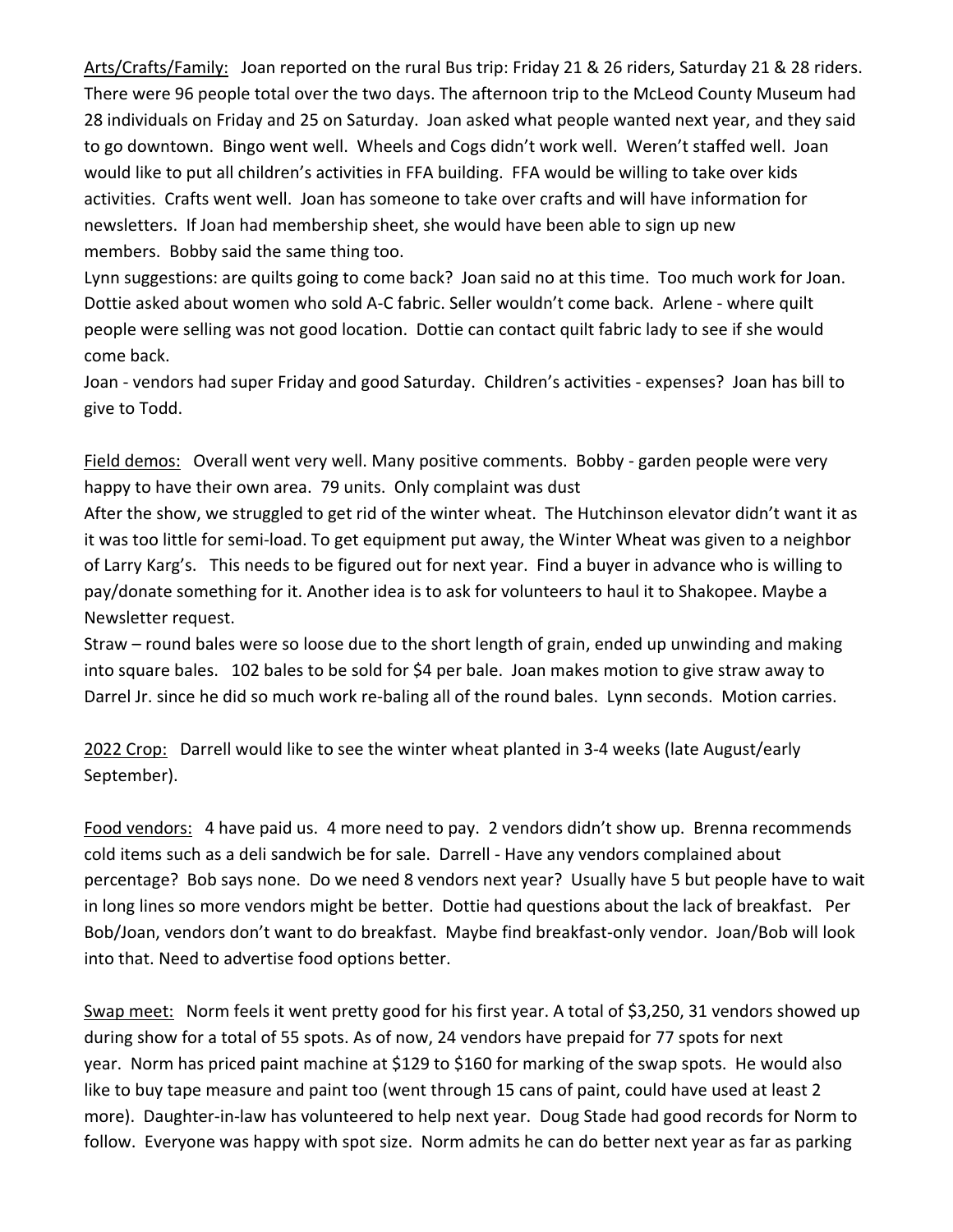and drawing straighter lines. \$300 for tools. Joan makes motion to let Norm buy what he needs, Scott seconds. Motion carries. Todd recommends having parts corral for people who want to sell just a few items and not buy a whole space. Would need a volunteer to staff. Scott says club could take a cut. Bobby - garden tractors want swap area near them so they could stay near their tractors. Could parts corral be in garden tractor area (horse arena??). Norm is requesting TWO more Port-a-potties for swap meet area for a total of 3. He would like them spread out over the swap meet area East to West. Norm would also like a sign by Norm's camper saying swap meet office. Board discussed the Swap vendor selling negative political items only. Board agreed that the Swap meet area should only be for agricultural items. T-shirts, hats should be in buildings. Revisit. Bobby also mentioned the importance of swap meet for local vendors. Example of new vendor who is selling a back-up LED light that he created. He sold 10 lights and received 15 orders. Opened the doors to be selling at Runnings.

Toy vendors: Overall good turnout with a profit of \$3,700. Two cancelled for medical reasons. Their spots were filled. Darrell makes motion to reimburse those who needed to cancel for no reason of their own, Scott seconds. Motion carries. Lori can't do toy vendor set-up. Rich has someone to help set up (Tim Holker from Buffalo who has helpers too). Rich will work with him one more year. Tim will probably take over all toy vendor duties (so Lori will not need to be involved).

Fairgrounds: Randy Starke said we need to take down tables after show. This year and going forward we are also responsible for taking care of garbage. Some Directors received feedback that we need more garbage barrels in the field demo area. Darrell - Got invoice and was told contract needs to be renegotiated, we can expect increase. John Carickgon is taking over for Randy Starke. Darrell has gotten updated map and can give to fairgrounds staff to get tables/chairs/mailboxes set up for next year's show. Contract is year-by-year. Fair says they will never rent out our weekend to anyone else, so no need for longer contract.

Banquet: Dottie reported that we served 167 people, which Included 10 complimentary (i.e. Mayor, Police, Chamber of Commerce). She noted there were many individuals asking to get tickets the day of banquet. Positive comments about food. We got charged for 170 meals… staff couldn't keep track of how many people actually served. Negative… should have had portable microphone or had speakers go up to stage. \$500 for event center. \$100 for audio/visual. \$290 for giveaways, plus some for decorations. In summary, the banquet probably had expenses that exceeded income by \$500, but all on the Board agreed it was worth the expense to promote the Show and Club. Darrell said people have asked why we don't have a banquet every year. Could be at fairgrounds, maybe food trucks. Music start hour or so after. Table this for later.

November Fall banquet: Dottie reported the event center and caterer are reserved for the second Saturday in November (13<sup>th</sup>). Current expenses are \$450 for half of room.